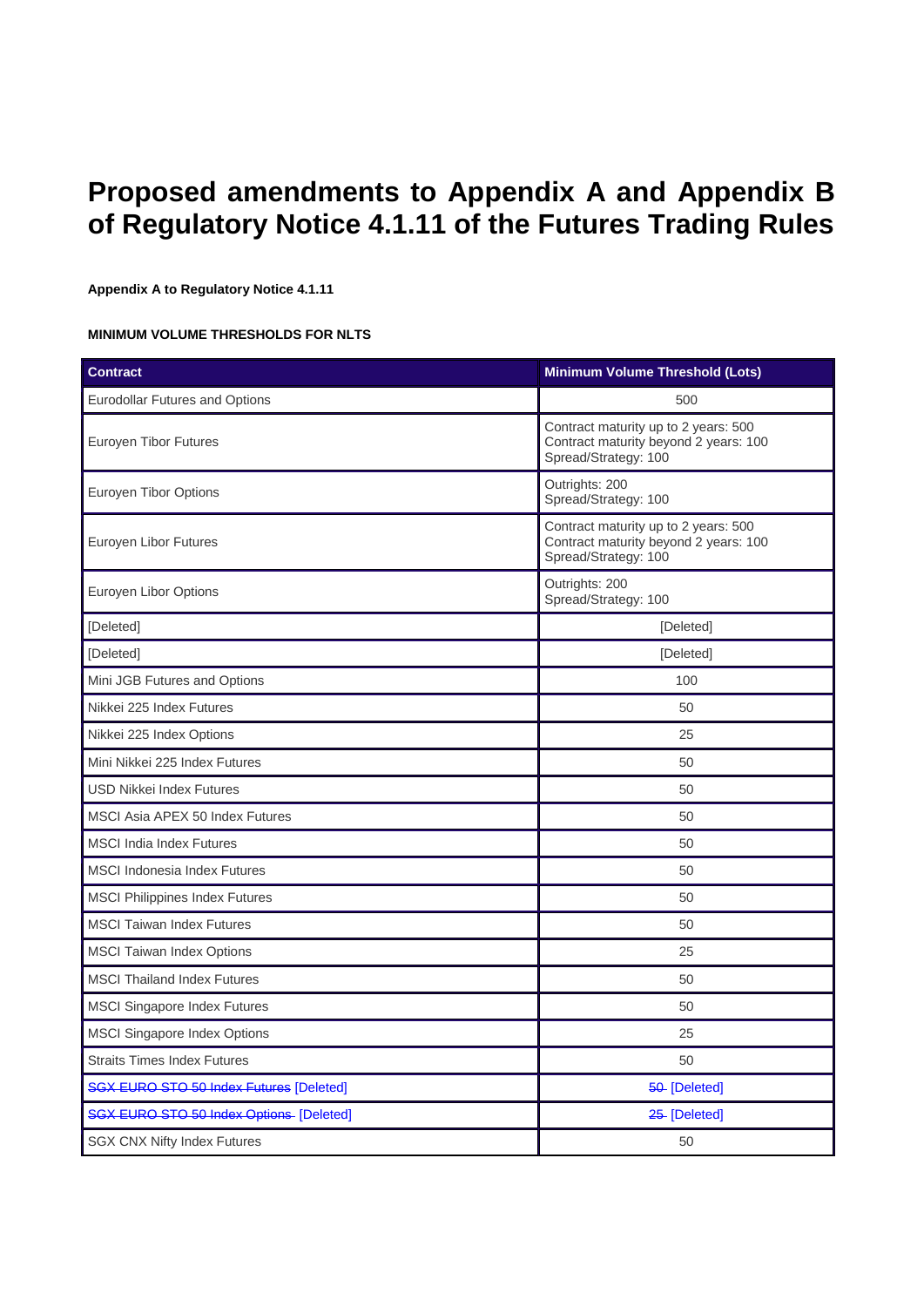| <b>SGX CNX Nifty Index Options</b>                      | 25        |
|---------------------------------------------------------|-----------|
| <b>SGX FTSE China A50 Index Futures</b>                 | 50        |
| <b>JADE CPO Futures</b>                                 | 20        |
| Nikkei Stock Average Dividend Point Index Futures       | 25        |
| <b>SGX Robusta Coffee Futures</b>                       | 40        |
| <b>LME-SGX Copper Futures</b>                           | 30        |
| <b>LME-SGX Primary Aluminium Futures</b>                | 60        |
| <b>LME-SGX Zinc Futures</b>                             | 60        |
| SICOM TSR 20 Rubber Contract                            | 60        |
| SICOM RSS 3 Rubber Contract                             | 60        |
| SGX TSI Iron Ore CFR China (62% Fe Fines) Index Futures | 5         |
| [Deleted]                                               | [Deleted] |
| [Deleted]                                               | [Deleted] |
| [Deleted]                                               | [Deleted] |
| [Deleted]                                               | [Deleted] |
|                                                         |           |
| SGX Platts Singapore Fuel Oil 180cst Index Futures      | 5         |
| SGX Platts Singapore Fuel Oil 380cst Index Futures      | 5         |
| <b>SGX Singapore Visco Spread Futures</b>               | 5         |
| SGX Platts Kerosene FOB Singapore Index Futures         | 5         |
| SGX Platts Gasoil FOB Singapore Index Futures           | 5         |
| SGX Singapore Regrade Spread Futures                    | 5         |
| SGX Platts Naphtha CFR Japan Index Futures              | 5         |
| SGX API 8 CFR China Coal Index Futures                  | 10        |
| SGX IHS McCloskey Indonesian Sub-Bit FOB Index Futures  | 10        |
| <b>SGX AUD/USD Futures</b>                              | 50        |
| <b>SGX AUD/JPY Futures</b>                              | 50        |
| <b>SGX INR/USD Futures</b>                              | 50        |
| <b>SGX USD/SGD Futures</b>                              | 50        |
| <b>SGX KRW/USD Futures</b>                              | 50        |

*.*

**Note: Proposed changes in blue**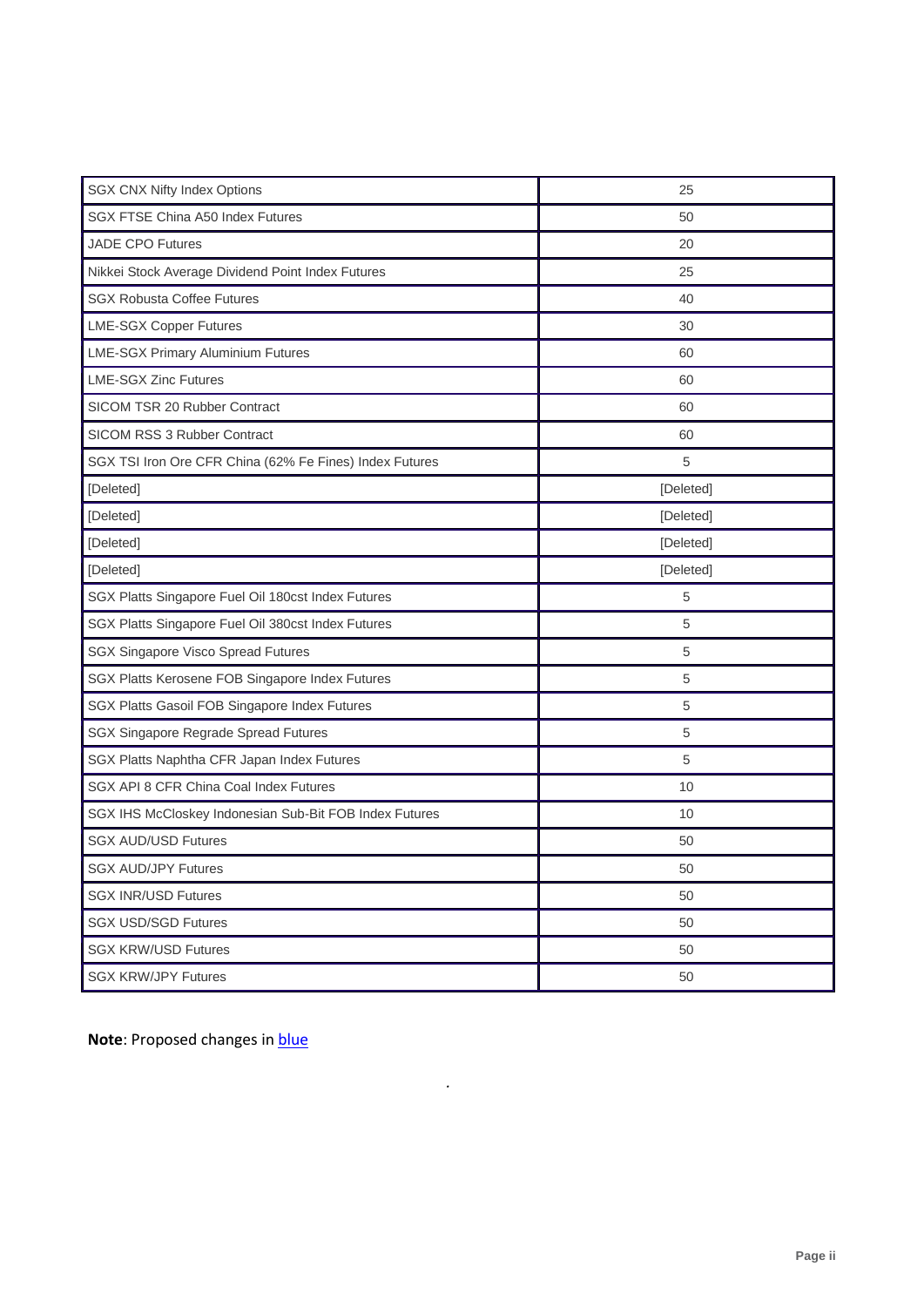## **Appendix B to Regulatory Notice 4.1.11**

### **MINIMUM TICK SCHEDULE FOR NEGOTIATED LARGE TRADES**

| <b>Contract</b>                                | <b>Market Tick Size</b>                                                                                                           | <b>NLT Tick Size</b>                  |
|------------------------------------------------|-----------------------------------------------------------------------------------------------------------------------------------|---------------------------------------|
| Eurodollar Futures and Options                 | Spot<br>0.0025 point (US\$6.25)<br>Subsequent contract months<br>0.0050 point (US\$12.50)                                         | All<br>0.0001 point (US\$0.25)        |
| Euroyen Tibor Futures                          | Spot and subsequent 3 contract<br>months<br>0.0025 point (¥625)<br>5 <sup>th</sup> contract month onwards<br>0.005 point (¥1,250) | <u>All</u><br>0.001 point (¥250)      |
| <b>Euroyen Tibor Options</b>                   | 0.005 point (¥1,250)                                                                                                              | 0.001 point (¥250)                    |
| Euroyen Libor Futures                          | Spot and subsequent 3 contract<br>months<br>0.0025 point (¥625)<br>5 <sup>th</sup> contract month onwards<br>0.005 point (¥1,250) | All<br>0.001 point (¥250)             |
| Euroyen Tibor Options                          | 0.005 point (¥1,250)                                                                                                              | 0.001 point (¥250)                    |
| [Deleted]                                      | [Deleted]                                                                                                                         | [Deleted]                             |
| [Deleted]                                      | [Deleted]                                                                                                                         | [Deleted]                             |
| Mini JGB Futures and Options                   | ¥0.01 per ¥100 face value (¥1,000)                                                                                                | ¥0.01 per ¥100 face value (¥1,000)    |
| Nikkei 225 Index Futures                       | 5 index points (¥2,500)                                                                                                           | 0.01 index point (¥5)                 |
| Nikkei 225 Index Options                       | 1 index point (¥500)                                                                                                              | 0.01 index point (¥5)                 |
| USD Nikkei 225 Index Futures                   | 5 index points (US\$25)                                                                                                           | 0.01 index point (US\$0.05)           |
| Mini Nikkei 225 Index Futures                  | 1 index point (¥100)                                                                                                              | 0.01 index point (¥1)                 |
| MSCI Asia APEX 50 Index Futures                | 0.5 index point (US\$25)                                                                                                          | 0.01 index point (US\$0.50)           |
| <b>MSCI</b> India Index Futures                | 0.2 index points (US\$10)                                                                                                         | 0.01 index point (US\$0.50)           |
| <b>MSCI</b> Indonesia Index Futures            | 5 index points (US\$10)                                                                                                           | 0.01 index point (US\$0.02)           |
| <b>MSCI Philippines Index Futures</b>          | 1 index points (US\$10)                                                                                                           | 0.01 index point (US\$0.10)           |
| <b>MSCI Taiwan Index Futures</b>               | 0.1 index point (US\$10)                                                                                                          | 0.01 index point (US\$1.00)           |
| <b>MSCI Taiwan Index Options</b>               | 0.01 index point (US\$1.00)                                                                                                       | 0.01 index point (US\$1.00)           |
| <b>MSCI Thailand Index Futures</b>             | 0.25 index points (US\$5)                                                                                                         | 0.01 index point (US\$0.20)           |
| MSCI Singapore Index Futures and Options       | 0.1 index point (S\$20)                                                                                                           | 0.01 index point (S\$2.00)            |
| <b>Straits Times Index Futures</b>             | 1 index point (S\$10)                                                                                                             | 0.01 index point (S\$0.10)            |
| SGX EURO STO 50 Index Futures [Deleted]        | 1-index-point (S\$10)-[Deleted]                                                                                                   | 0.01 index point (US\$0.10) [Deleted] |
| <b>SGX EURO STO 50 Index Options [Deleted]</b> | 0.1 index point (S\$1) [Deleted]                                                                                                  | 0.01 index point (US\$0.10) [Deleted] |
| <b>SGX CNX Nifty Index Futures</b>             | 0.5 index point (US\$1)                                                                                                           | 0.01 index point (US\$0.02)           |
| <b>SGX CNX Nifty Index Options</b>             | 0.1 index point (US\$0.20)                                                                                                        | 0.01 index point (US\$0.02)           |